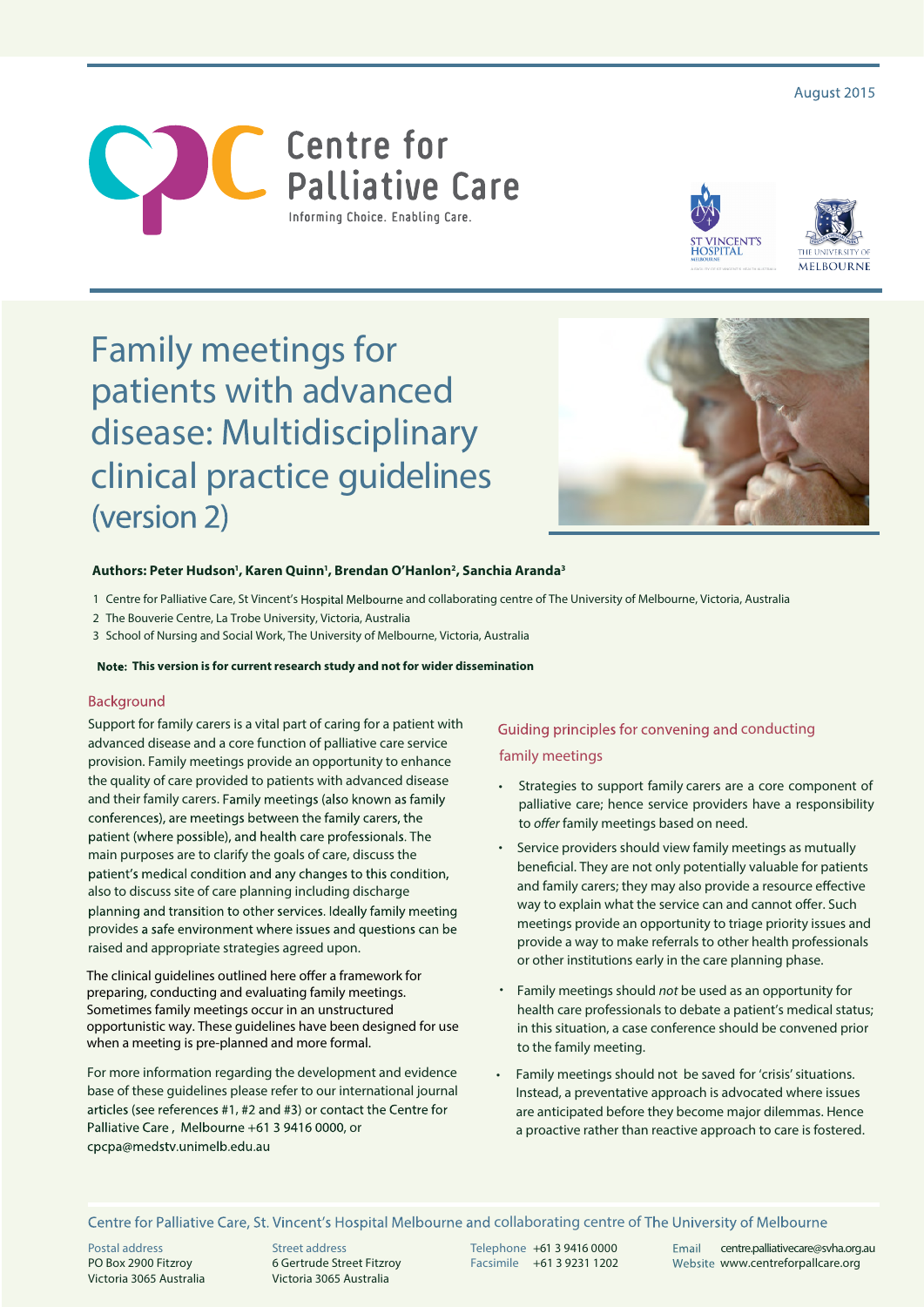- Ideally, family meetings are *offered* routinely on admission, and conducted at a pertinent time thereafter.
- Facilitators of family meetings require appropriate skills in group facilitation, therapeutic communication and advanced disease. We contend that the decision about who (i.e. which discipline) should convene and facilitate a family meeting is best determined on pragmatic grounds (local, site specific reasons) and not based on hierarchical reasons (i.e. based on authority). Hence the multidisciplinary team should determine who conducts the family meeting and presumably this may change dependant upon skills, knowledge of the family and resources.
- Occasionally, family members may want to withhold details of the patient's prognosis from the patient; there may incongruent wishes about the site of care; 'desire to die' statements may have been made by the patient; or there may be conflict within the family or difficulties regarding the transition from curative treatment to palliative care. In these circumstances we recommend the key resources and references to support therapeutic communication outlined in the reference list (#4 to #12). Additionally if it is known that there is significant conflict (or other major issues) within the family, involving an appropriately trained specialist may be appropriate.
- Identify whether there is an advance care plan or medical power of attorney before setting up the meeting. •
- Be aware of any language and/or cultural preferences that might impact on setting up the family meeting. •
- Pre-planning for the actual meeting is imperative (see Box 1) and 2) as is comprehensive follow up after the meeting (see Box 3 and 4).
- Suitable resources should be available to patients and family members who attend the meeting in order to complement the verbal information (e.g. brochures about services available, carer guidebooks, treatment and drug information, etc).



### Box 1: Guidelines for Convening, Conducting and Evaluating Family Meetings

- 1. Preparing for a family meeting
- **a)** On admission, the relevant health professional should introduce the purpose of a family meeting and offer a family meeting to all patients with capacity. If relevant, this discussion should incorporate the role that palliative care has in supporting families as well as the patient.
- **b)** Ask the patient to confirm one or two key family carers and/or friends who they approve to be involved in medical and care planning discussions. Note this in the medical record.
- c) Conduct a family genogram to determine key relationships within the patient's family. It could be introduced thus: "Can I spend a few minutes just working out who is in your family?"
- **d)** Seek the patient's permission to arrange a family meeting and ask whether the patient would like to attend. If they would like to attend, establish the main issues/concerns and questions that the patient would like discussed at the meeting (refer Box 2, Part A) and determine who the patient believes are the important people who should be at the meeting. If they do not want to attend, seek their permission to conduct a meeting with key family and/or friends. If the patient is unable to make an informed decision, offer the meeting to the next of kin or key family/friends who have been identified to receive information and care planning decisions related to the patient. Note: Where a patient has no family or appropriate proxy a legal guardian may need to be appointed.
- **e)** Identify the most appropriately skilled person from the multidisciplinary team to convene the family meeting. This person will take responsibility for scheduling, invitations and coordination. Ideally this person should also act as the primary contact point for the key family carer. In some circumstances, a different person may need to set up the meeting than the person who actually conducts the meeting.
- f) Contact the primary family carer(s): provide an overview of the purpose of the family meeting; offer to convene a meeting at a mutually acceptable time. Advise the carer that the meeting time will be confirmed in due course (i.e., once other attendees are arranged). Where pertinent, and if resources allow offer to conduct the meeting via teleconference. Establish the main questions and issues that the family carer would like discussed (refer Box 2 part B).

Note: If significant family conflict (or other major issue) is identified consider referral to a practitioner who is trained to work with complex issues within families.

**g)** Determine key areas for discussion at the family meeting based on: (a) patient's agenda (Box 2 Part A); family's agenda (Box 2 Part B) and (c) health care team's agenda (Box 3).

Note: Include a professional interpreter if required.

**h)** Identify the family meeting time and location. Inform the attendees of the details of the meeting, start and finish times and participants of the meeting. A comfortable room free of interruptions (including pagers and phones), tissues made available and conducive seating arrangements is recommended.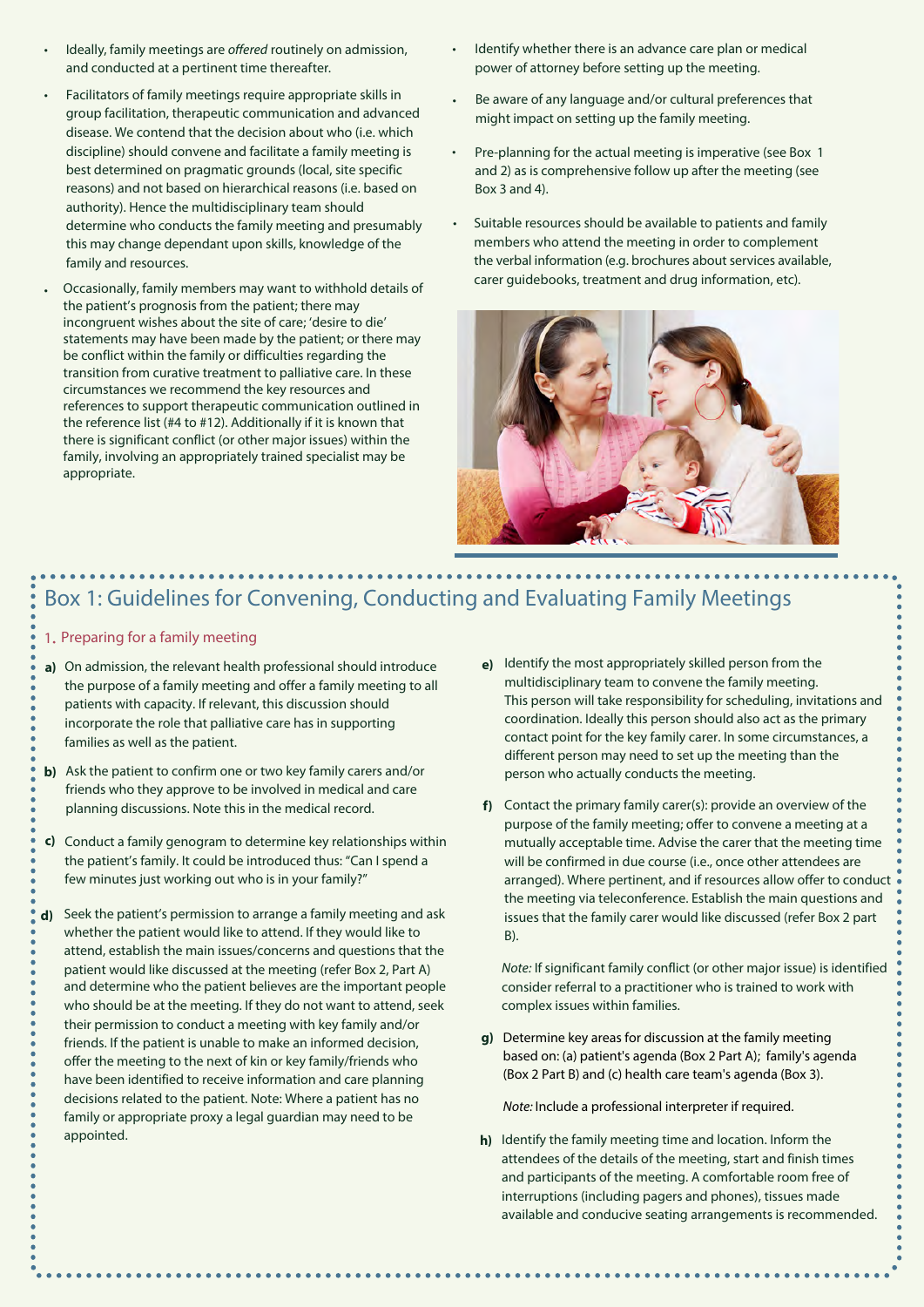#### 2. Conducting a family meeting

**a)** Introduction

Facilitator to:

- **i)** Thank everyone for attending and introduce him/herself and invite others to introduce themselves and state their role.
- **ii)** Establish ground rules in a non patronising way e.g. *"We would like to hear from all of you, however if possible could one person please speak at a time, each person will have a chance to ask questions and express views"*. Request no interruptions such as phones etc.
- **iii)** Indicate the duration of meeting (recommended maximum time of 45 minutes).
- **iv)** Acknowledge that some of the topics of discussion may be unsettling or sensitive and outline a plan for dealing with distress e.g. "As part of our discussion today there may be topics that you find unsettling or are challenging to talk about. If you need to take a break, please feel free to step out of the room for a few minutes and a member of the team will accompany you."
- **v)** Reassure family that the health care team is there to provide best possible care e.g. "We want to take the best possible care of you and your relative. What are the most important things for us to know about you and your family that will enable us to help you?"

**b)** Determine the understanding of the purpose of the family meeting.

Facilitator to:

**i)** Briefly outline the broad purpose of the family meeting (based on previous steps), and then confirm with the family and patient that their interpretation of the purpose of the meeting concurs.

For example:

*"We arranged this meeting to consider discharge planning options. Is this your understanding of the purpose of the meeting?" (If not reframe the meeting's purpose).*

or

*"From the things you mentioned on the questionnaire what is the most important thing you would like to discuss?"*

or

*"How could we be most helpful to you today?"*

- **ii)** Ask the patient/family if there are any additional key concerns, and if pertinent, prioritise these and confirm which ones will be attempted to be dealt with at this meeting (others can be discussed at a future meeting or can perhaps be dealt with on a one on one basis).
- **iii)** Clarify if specific decisions need to be made (e.g. if the patient is to go home or not).
- **c)** Determine what the patient and family already know. Possible questions may include,

*"What have you been told about palliative care"*

*"Tell me your understanding of the current medical condition or current situation?"* 

If pertinent provide information (in accordance with desire) on the patient's current status, prognosis and treatment options.

Ask each family member in turn if they have any questions about current status, plan and prognosis. Helpful questions may include, *"Do you have questions or concerns about the treatment or care plan?"*

For family discussion with non-competent patient (i.e.cognitively impaired, imminently dying, or very young child), ask relevant family member:

*"What do you believe your relative/friend would choose if they could speak for himself/herself?"*

*"In the light of that knowledge, what do you think should be done?"*

- **d)** Address specific objectives of the meeting (as previously determined).
- **e)** 'Check in' periodically throughout with the patient and family carer to see if the discussion seems to be valuable and is in keeping with their needs e.g. *"Are we on track?"; "Is this what you wanted from today's meeting?"; "What haven't we touched on that's important to you?"*

Also consider taking a short break during the meeting (to give participants time to digest information) and then allow some time to refocus.

If the patient or family member becomes visibly distressed, reassure them that it is normal to feel upset while having these more difficult conversations and ask if they need anything or would like to take a short break? Providing a few moments of silence can also be useful as it allows the person to feel the emotion and also to collect themselves before the conversation continues.

- **f)** Offer relevant written or audiovisual resources. Examples include guidebooks, brochures, enduring power of attorney documents, advance care plan information and so forth.
- **g)** Identify additional resources, including possible referral to other members of the multidisciplinary team. Suggest scheduling a follow-up meeting if pertinent.
- **h)** Concluding the discussion.

Assign tasks for particular individuals.

Summarise any areas of consensus, disagreements, decisions and the ongoing plan (i.e. clarify next steps) and seek endorsement from attendees (e.g. "Are we all clear on the next steps?")

Emphasize positive outcomes arising from the meeting.

Offer final opportunity for questions, concerns, or comments. E.g. *"What hasn't been covered today that you would have liked to discuss?"* or *"Are there any questions you had that haven't been answered yet?"*

Remind patient and family carers to review the recommended written resources.

Identify one family spokeperson for ongoing communication.

Thank everyone for attending.

#### 3. Documentation and follow-up

- **a)** Document who was present, what decisions were made, what the follow-up plan is and share this with the care team (see Box 3).
- **b)** Liaise with the primary family carer (and patient if they attended) within a few days after the meeting to determine if the meeting was helpful (see Box 4).
- **c)** Maintain contact with the key family carer including attending scheduled follow-up meetings or telephone calls as needed.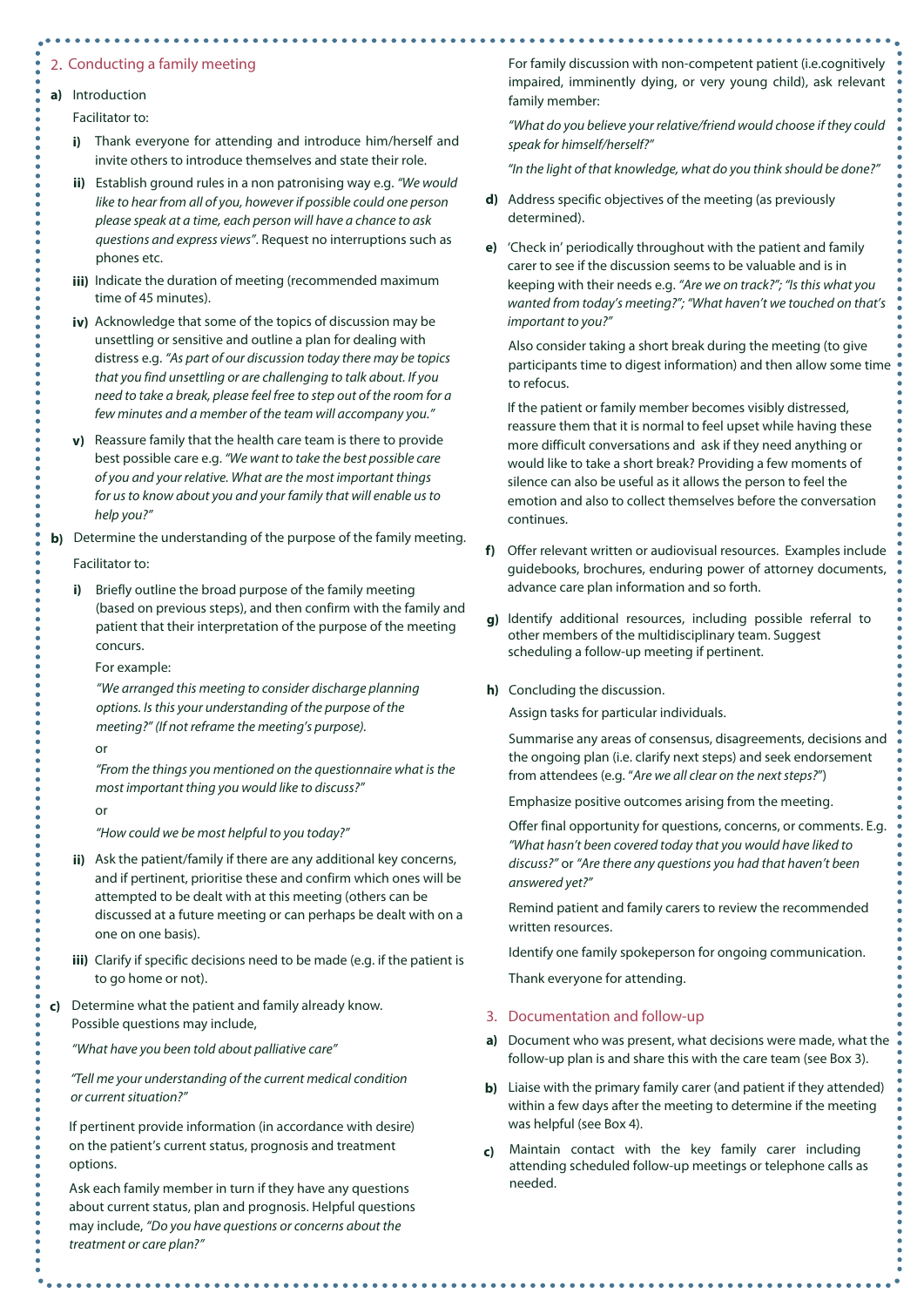#### References

- 1. Hudson, P, Quinn, K, O'Hanlon, B, Aranda, S. **Family meetings in palliative care: multidisciplinary clinical practice guidelines.** BMC Palliative Care, 2008, 7: 12. doi:10.1186/1472-684X-7-12.
- $\overline{\mathcal{L}}$ Hudson, P, Thomas, T, Quinn, K , Aranda, S. **Family meetings in palliative care: are they effective?** Palliative Medicine, 2009, 23(2): 150-157.
- 3. Hudson P, Aranda, S. **The Melbourne family support program: evidence-based strategies that prepare family caregivers for supporting palliative care patients.** BMJ Supportive & Palliative Care, 2014, 4(3): 231-237.
- National Breast Cancer Centre. **Clinical practice guidelines for the psychosocial care of adults with cancer.** Canberra: National Health and Medical Research Council; 2003.
- Maguire P, Piceathly C. **Key communication skills and how to acquire them.** British Medical Journal, 2002, 325: 697-700.
- Young J, Weir S, Rycroft P, Whittle T. **Single session work: Implementation resource parcel.** The Bouverie Centre,  $\kappa$ Latrobe University; 2006.
- Clayton JM, Hancock KM, Butow PN, Tattersall MHN, Currow DC. **Clinical practice guidelines for communicating prognosis and end-of-life issues with adults in the advanced stages of a life-limiting illness, and their caregivers.** Medical Journal of
- Australia, 2007, 186(12): S77-S108.
	- Hudson PL, Schofield P, Kelly B, Hudson R, Street A, O'Connor M, Kristjanson LJ, Ashby M, Aranda S. **Responding to desire to die**
- **statements from patients with advanced disease: recommendations for health professionals.** Palliative Medicine, 2006, 20(7): 703–710.
- Hudson P. **Supporting a person who requires palliative care: A guide for family and friends.** Melbourne: Palliative Care Victoria; 2004.
- Schofield P, Carey M, Love A, Nehill C, Wein S. **Would you like to talk about your future treatment options?**   $10<sub>1</sub>$ **discussing the transition from curative cancer treatment to palliative care.** Palliative Medicine, 2006, 20: 397–406.
- 11. Hudson PL, Remedios C, Thomas K. **A systematic review of psychosocial interventions for family carers of palliative care patients**. BMC Palliative Care, 2010, 9: 17. http://www.biomedcentral.com/1472-684X/9/17.
- Powazki R, Walsh D, Hauser K, Davis MP. **Communication in palliative medicine: A clinical review of family conferences**. Journal of Palliative Medicine, 2014, 17(10): 1167-1177.

#### Acknowledgements

- **Nurses Board of Victoria for the Mona Menzies Postdoctoral Research Grant**
- Project officers: Dr Tina Thomas and Dr Colleen Nordstrom
- Expert panel members: Dr Maxine Braithwaite; Ms Helen Kean; Dr Tamsin Bryan; Dr Carrie Lethborg; Dr Michael Summers; A/Professor Rosalie Hudson; Dr Annabel Pollard
- Focus group participants from: Monash Medical Centre; The Alfred Hospital; Caritas Christi Hospice; Royal Melbourne Hospital, Calvary Health Care Bethlehem; Peter MacCallum Cancer Centre
- Expert panel members who reviewed the guidelines in May 2015: Dr Michelle Gold; Dr Michael Franco; Dr Jenny Hynson; Dr Jane Sullivan; Mr John Dalla; Dr Sonia Fullerton; Mr Michael Collins

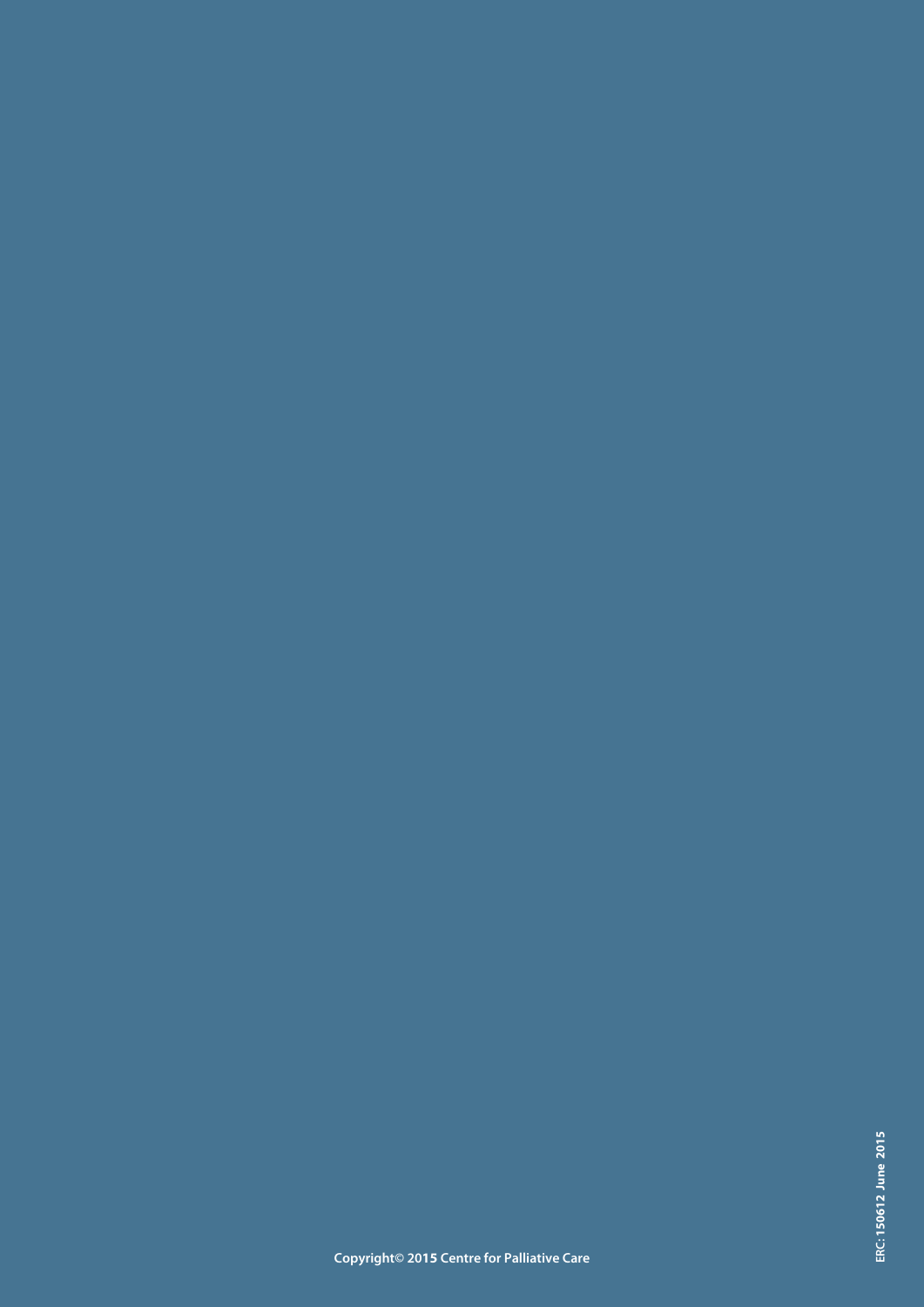Participant ID Code:

### Box 2 Part A: Pre-Family Meeting **Patient** Questionnaire

(Only complete if patient would like to attend the meeting)

N.B. Conducted by  $\Box$  phone or  $\Box$  face to face by [insert name of person] on [insert date]

Now that I have explained about the family meeting we would like to gather a bit more information to ensure we have the right health

professionals at the meeting and are dealing with the issues that are of most importance to you and your family.

What are the main issues for you at the moment?

**(a)** Greatest concern:

**(b)** Second greatest concern:

How upset/ worried are you about the first concern on a scale from 1 to 10 where 1 is not at all and 10 is as worried as I could possibly be? *(P*lease enter score*)*

How upset/worried are you about the second concern on a scale from 1 to 10 where 1 is not at all and 10 is as worried as I could possibly be? *(Pl*ease enter score*)*

What questions would you like to ask at the family meeting?

If you think of other questions between now and the family meeting, please write them down and bring them with you to the meeting.

*Adapted with permission from Single Session Therapy Resource Guide (The Bouverie Centre 2006)*

## Box 2 Part B: Pre-Family Meeting Primary **Family Carer** Questionnaire

N.B. Conducted by  $\Box$  phone or  $\Box$  face to face by [insert name of person] on [insert date]

Now that I have explained about the family meeting we would like to gather a bit more information to ensure we have the right health professionals at the meeting and are dealing with the issues that are of most importance to you and your family. What are the main issues for you at the moment?

**(a)** Greatest concern:

**(b)** Second greatest concern:

How upset/ worried are you about the first concern on a scale from 1 to 10 where 1 is not at all and 10 is as worried as I could possibly be? *(P*lease enter score*)*

How upset/worried are you about the second concern on a scale from 1 to 10 where 1 is not at all and 10 is as worried as I could possibly be? *(Pl*ease enter score*)*

What questions would you like to ask at the family meeting?

If you think of other questions between now and the family meeting, please write them down and bring them with you to the meeting.

*Adapted with permission from Single Session Therapy Resource Guide (The Bouverie Centre 2006)*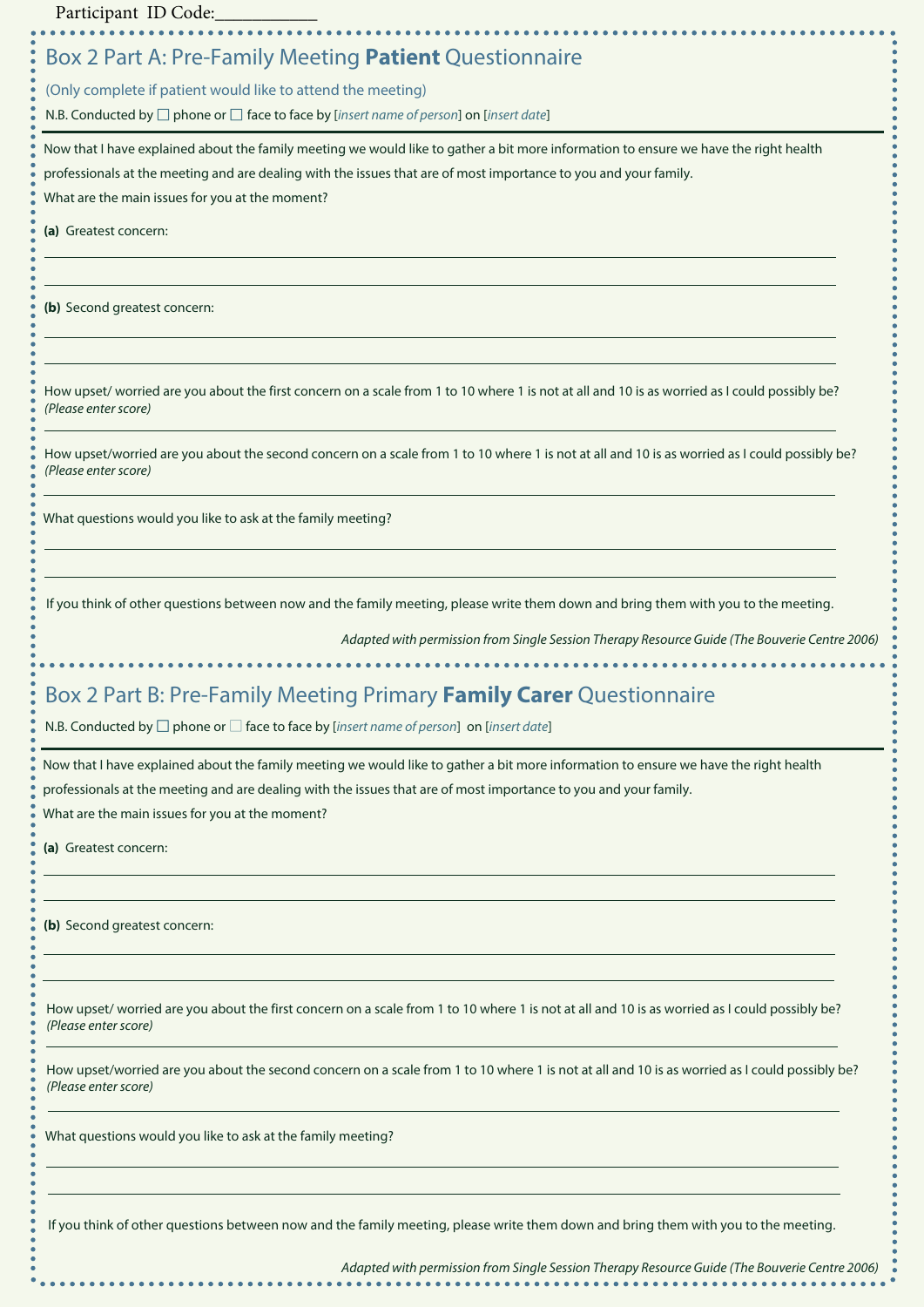| Key issues for the health care team to be discussed:                                                   |                                                                                                                  |  |
|--------------------------------------------------------------------------------------------------------|------------------------------------------------------------------------------------------------------------------|--|
|                                                                                                        |                                                                                                                  |  |
|                                                                                                        |                                                                                                                  |  |
|                                                                                                        |                                                                                                                  |  |
|                                                                                                        |                                                                                                                  |  |
|                                                                                                        |                                                                                                                  |  |
|                                                                                                        |                                                                                                                  |  |
|                                                                                                        |                                                                                                                  |  |
|                                                                                                        |                                                                                                                  |  |
|                                                                                                        |                                                                                                                  |  |
| Box 4: Outcomes of the Family Meeting                                                                  |                                                                                                                  |  |
|                                                                                                        |                                                                                                                  |  |
|                                                                                                        | Below are key points to be recorded at the completion of the family meeting by the family meeting's facilitator. |  |
| Administrative time in setting up the meeting: _________________________________                       |                                                                                                                  |  |
|                                                                                                        |                                                                                                                  |  |
|                                                                                                        |                                                                                                                  |  |
|                                                                                                        |                                                                                                                  |  |
|                                                                                                        |                                                                                                                  |  |
|                                                                                                        |                                                                                                                  |  |
|                                                                                                        |                                                                                                                  |  |
| Discuss the outcomes of the meeting with the patient: Yes/No<br><b>Family members present</b><br>Name: | Relationship to patient:                                                                                         |  |
| Name:                                                                                                  | Relationship to patient:                                                                                         |  |
|                                                                                                        | Relationship to patient:                                                                                         |  |
| Name:<br>Name:                                                                                         | Relationship to patient:                                                                                         |  |
| <b>Staff members present</b>                                                                           |                                                                                                                  |  |
| Name:                                                                                                  | Role/discipline:                                                                                                 |  |
| Name:                                                                                                  | Role/discipline:                                                                                                 |  |
| Name:                                                                                                  | Role/discipline:                                                                                                 |  |
| Name:                                                                                                  | Role/discipline:                                                                                                 |  |
|                                                                                                        |                                                                                                                  |  |
| Key issues raised at the meeting                                                                       |                                                                                                                  |  |
|                                                                                                        |                                                                                                                  |  |
|                                                                                                        |                                                                                                                  |  |

*Adapted (with permission) from Single Session Therapy Resource Guide (The Bouverie Centre 2006)*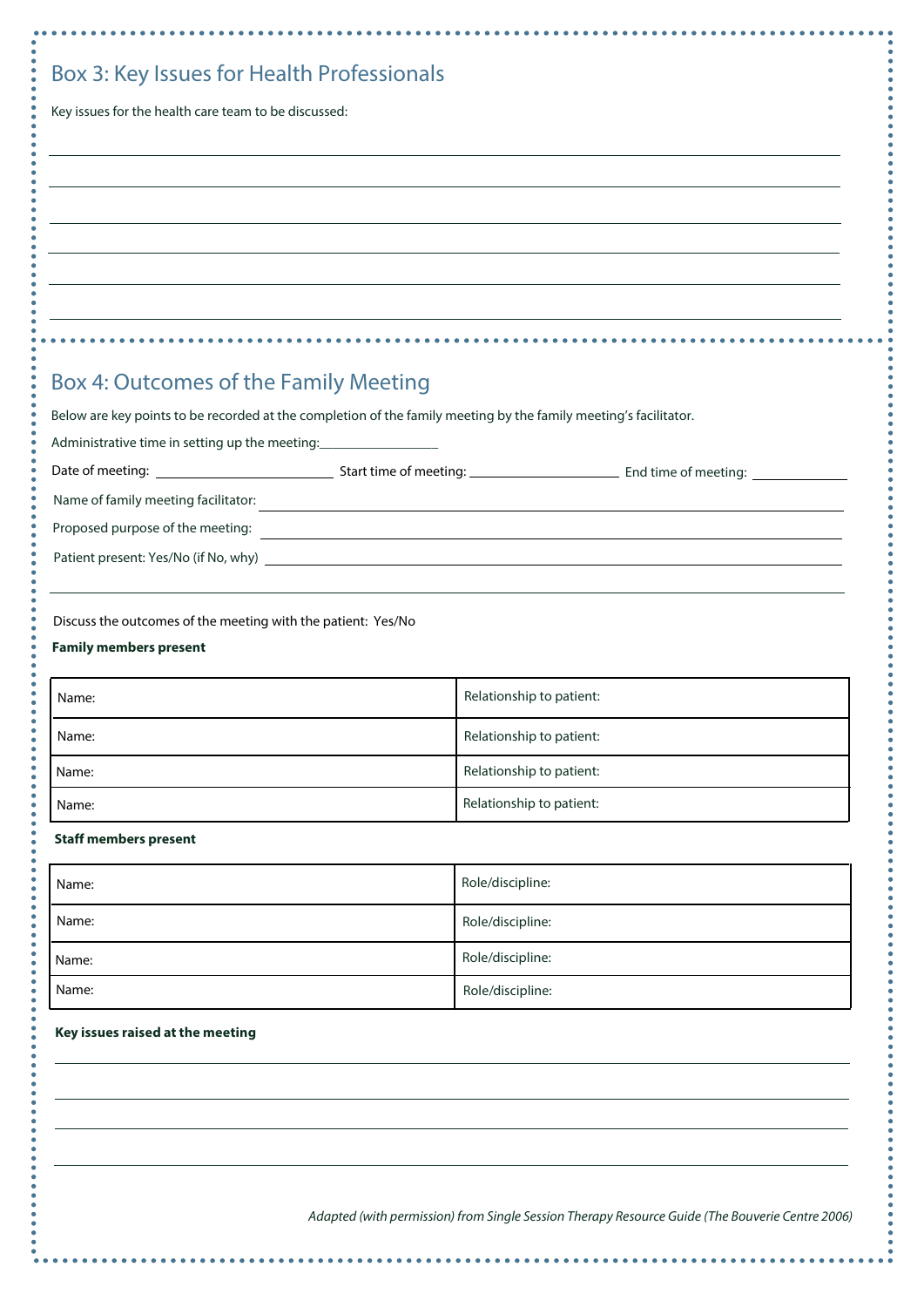| Key actions from the meeting |  |  |
|------------------------------|--|--|
|------------------------------|--|--|

| <b>Current situation</b>                                                                                                  | Goal                                                                      | Action                                                                                               | Key person to follow up                                                                                                                    | Review date       |
|---------------------------------------------------------------------------------------------------------------------------|---------------------------------------------------------------------------|------------------------------------------------------------------------------------------------------|--------------------------------------------------------------------------------------------------------------------------------------------|-------------------|
|                                                                                                                           |                                                                           |                                                                                                      |                                                                                                                                            |                   |
|                                                                                                                           |                                                                           |                                                                                                      |                                                                                                                                            |                   |
|                                                                                                                           |                                                                           |                                                                                                      |                                                                                                                                            |                   |
|                                                                                                                           |                                                                           |                                                                                                      |                                                                                                                                            |                   |
|                                                                                                                           |                                                                           |                                                                                                      |                                                                                                                                            |                   |
|                                                                                                                           |                                                                           |                                                                                                      |                                                                                                                                            |                   |
| Planned further follow up for another meeting?                                                                            |                                                                           |                                                                                                      | $\Box$ yes<br>no                                                                                                                           |                   |
|                                                                                                                           |                                                                           |                                                                                                      |                                                                                                                                            |                   |
|                                                                                                                           |                                                                           |                                                                                                      |                                                                                                                                            |                   |
|                                                                                                                           |                                                                           |                                                                                                      | <u> 1989 - Johann Stoff, deutscher Stoffen und der Stoffen und der Stoffen und der Stoffen und der Stoffen und de</u>                      |                   |
|                                                                                                                           |                                                                           | Box 5 Part A: Post-Family Meeting Patient Questionnaire                                              |                                                                                                                                            |                   |
|                                                                                                                           |                                                                           | N.B. Conducted by phone no face to face no by family meeting convenor [insert name] on [insert date] |                                                                                                                                            |                   |
|                                                                                                                           |                                                                           |                                                                                                      | As a follow up to the recent family meeting we are interested in finding out how things are for you at the moment.                         |                   |
| Before the family meeting you nominated:                                                                                  |                                                                           |                                                                                                      |                                                                                                                                            |                   |
| as your second greatest concern.                                                                                          |                                                                           |                                                                                                      |                                                                                                                                            |                   |
| possibly be? (Please enter score)                                                                                         |                                                                           |                                                                                                      | How upset/ worried are you about the second concern just now on a scale from 1 to 10 where 1 is not at all and 10 is as worried as I could |                   |
|                                                                                                                           |                                                                           |                                                                                                      | How upset/ worried are you about the first concern just now on a scale from 1 to 10 where 1 is not at all and 10 is as worried as I        |                   |
|                                                                                                                           | These were the questions you wanted to be answered at the family meeting: |                                                                                                      |                                                                                                                                            |                   |
|                                                                                                                           |                                                                           |                                                                                                      |                                                                                                                                            |                   |
|                                                                                                                           |                                                                           |                                                                                                      |                                                                                                                                            |                   |
|                                                                                                                           |                                                                           |                                                                                                      |                                                                                                                                            |                   |
|                                                                                                                           |                                                                           |                                                                                                      |                                                                                                                                            |                   |
|                                                                                                                           |                                                                           |                                                                                                      |                                                                                                                                            |                   |
|                                                                                                                           |                                                                           |                                                                                                      |                                                                                                                                            |                   |
| Were your questions answered at the family meeting?<br>Other feedback issues for team to follow upon:<br>Office use only: |                                                                           |                                                                                                      |                                                                                                                                            |                   |
|                                                                                                                           |                                                                           | Pre-session                                                                                          | Post-session                                                                                                                               | <b>Difference</b> |
| How upset/ worried for 1 <sup>st</sup> concern:                                                                           |                                                                           |                                                                                                      |                                                                                                                                            |                   |